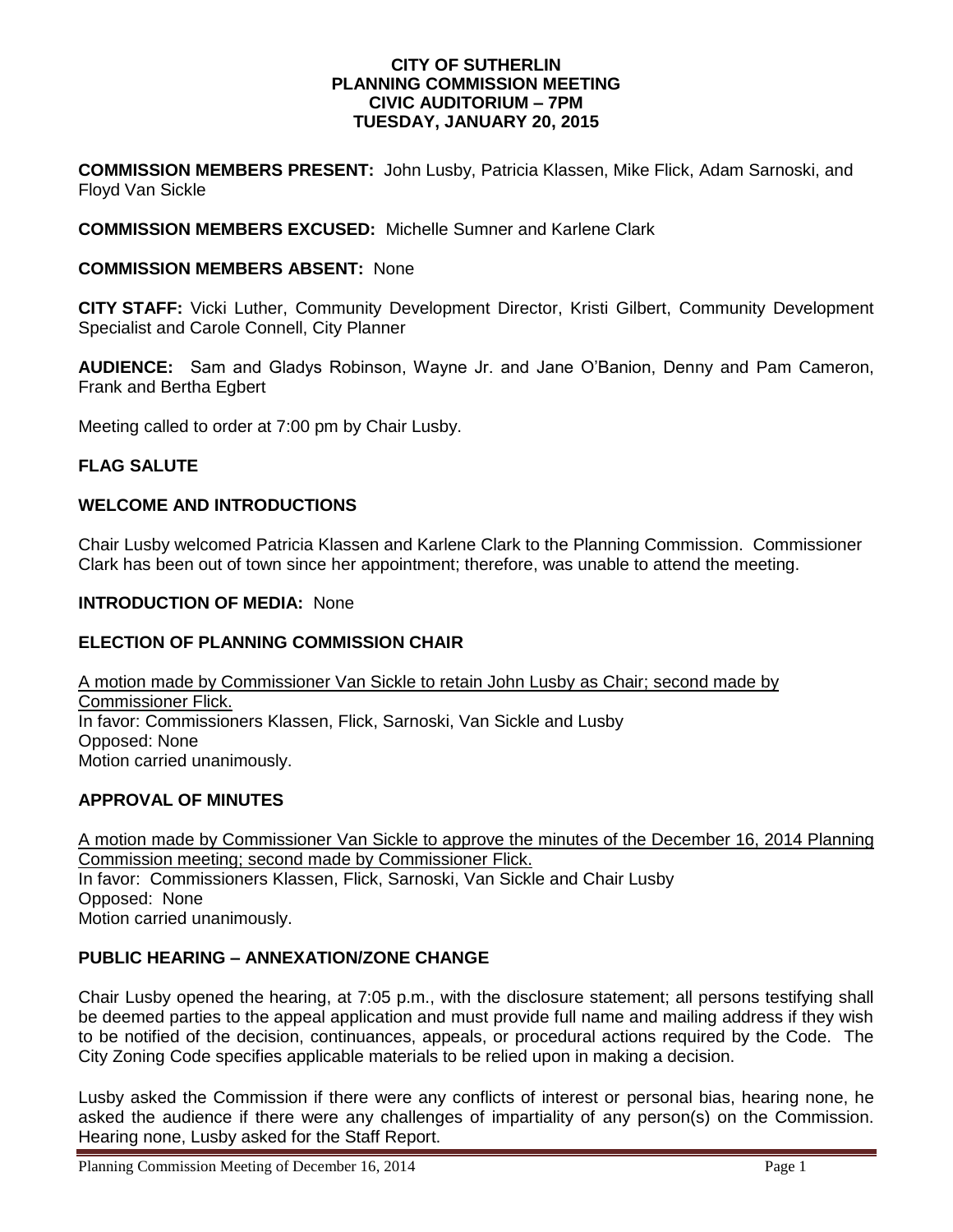Carole Connell, City Planner, identified the materials in the packet, including the Staff Report. She then gave the Staff Report. Connell indicated that she would be verifying that Duke Road is included in the legal description.

# **APPLICANT'S TESTIMONY**

**Sam Robinson, 2682 Spring Ln, Sutherlin,** stepped forward and thanked the Commission and Staff for all their help. He indicated that Duke Road is only 50 feet wide and most of the property owners along Duke Road have agreed to donate five feet on each side of the road to bring the road to the 60 foot wide road standards through this process.

# **CONCERNED TESTIMONY**

**Wayne Jr. O'Banion, 335 Plat M Road, Sutherlin**, stepped forward and asked questions regarding the Low Density Residential zoning. He expressed his concern regarding future development of the properties being opposed to a trucking company or such business being allowed to open next door.

#### **TESTIMONY IN OPPOSITION**

There was no testimony in opposition.

With no further testimony, Chair Lusby closed the public portion of the hearing at 7:28 p.m.

Discussion ensued proposing an additional condition to the Staff recommended approval, requiring property owners to donate five feet on each side of Duke Road at the time of annexation. Those properties that are not included in the proposed application, would then be required to donate five feet at the time their property was annexed.

A motion made by Commissioner Sarnoski to approved the proposed Annexation and Zone Change subject to the Staff recommended conditions and an additional condition, stating the subject property owners shall dedicate five (5) feet of property frontage to Duke Road right-of-way in order to obtain a 60 foot wide street right-of-way; seconded by Commissioner Klassen. In favor: Commissioners Klassen, Flick, Sarnoski, Van Sickle and Chair Lusby

Opposed: None

Motion carried unanimously.

# **SCHEDULE WORKSHOP**

Director Luther informed the Commission that the City Manager would like to hold a workshop to discuss the Employment Opportunity Analysis (EOA) and the next steps as they pertain to economic development, possibly as part of the next scheduled Planning Commission meeting on February 17, 2015 or maybe a separate meeting day and/or time. The Commission gave consensus to hold the workshop on February 17, 2015 at 7:00 p.m. Luther indicated that the meeting would be held in the meeting room of the Community Center.

# **STAFF REPORTS**

Luther provided a report in an effort to keep the Planning Commission apprised of recent land use and other relevant activities. (See Attached).

**PUBLIC COMMENT –** Denny Cameron inquired what would determine the width of Duke Road. Carole replied that the City's Transportation System Plan would depict the road width.